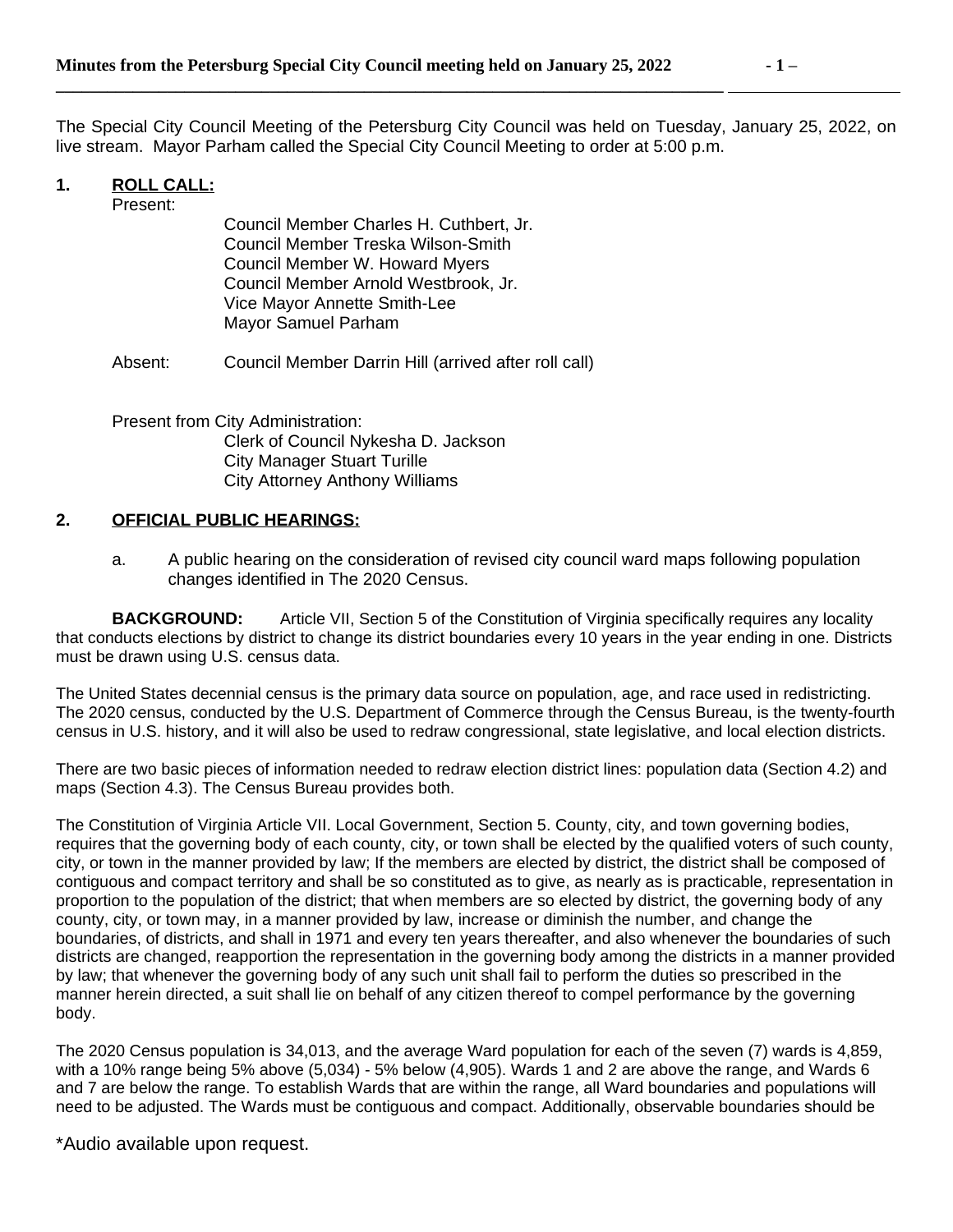used (roadways, waterways, greenways, etc.), and a goal of maintaining intact neighborhoods has been identified.

The most recent decennial population figures for each locality, as adjusted by the Division of Legislative Services, are to be used. Beginning with the 2021 redistricting, any person incarcerated in a federal, state, or local correctional facility within the Commonwealth is to be counted as a resident of the locality where his address at the time of incarceration is located.

A new requirement for the 2021 redistricting is that a Geographic Information System (GIS) map that shows the district boundaries must be sent to the local elected board, the Secretary of the Commonwealth, the Department of Elections, and the Division of Legislative Services.

**RECOMMENDATION:** It is recommended that the City Council holds a public hearing and approves an amendment to the city's ward maps.

Reginald Tabor, Director of Planning and Community Development, gave a brief overview of the public hearing.

Mayor Parham opened the floor for public comments.

Barbara Rudolph, 1675 Mt. Vernon Street, stated, "First, off I would like to thank Council Member Wilson-Smith for doing everything that she has done to try to promote awareness of the redistricting process going back months. I mean she got me interested in it and hopefully some others. And hopefully they will be here tonight. Just a few comments on the process. And I think that I did talk about it in an earlier council meeting. I think that it would have been good to have some citizen participation earlier on. I realize that is all water under the bridge, but I believe that before all the narrowing down took place there were several scenarios. These citizens could have maybe had some good ideas. We do not have the same vested interest in trying to preserve some electro advantage. I think that driving some of you and how you have looked at this. So, just a thought. Giving though what we have to comment on, my preference is scenario 6. Just a side note, at the last meeting when scenario 10 kind of emerged, and there was a lot of discussion on whether or not that was fair of one councilor to come up with a scenario that hadn't been presented earlier and other people were not aware that they can add them. I think that it gives some credence to some arguments. Here we are and I am not sure that it is the only idea that anyone had. And it hadn't been presented earlier. So, I have a hard time putting scenario 10 into the mix. I am really only looking at five and six because they are similar. I think what is good about six is that it does take in the whole Blandford neighborhood which is that it would be preferable to have all of that neighborhood together. And this particular scenario includes the mall in Ward 4. And so, it satisfies that. It also makes sense that some of the areas downtown that were like dog legged before between four and five, now it has been taken into five. That looks like it makes more sense too. I believe that there are commonalities in those areas of the neighborhood. This is the map that I think probably comes closest to the criteria of trying to keep like areas together and not use any unnatural boundaries. And it does not look like a bunch of Jerry Manderin then the earlier map did. So, I hope that you will consider this as probably of the options that you are looking at. Thank you."

\*Audio available upon request. Gregory Hospodor, 530 Grove Avenue, stated, "Greetings. And I know that redistricting is an owner's pass and I want to thank all the council members for what you are doing on our behalf. I want to say good evening and thank you for giving me the opportunity to speak. I am president of the Grove Avenue, Cross and Low Street Association. And I believe that there are members of the association here tonight. But I am primarily here to speak for those who are unable to attend. And I want to let you know that I am speaking for the association as a whole. That it is the unanimous opinion of the association members that the so called panhandling including Grove Avenue, Low and Cross Street remain in Ward 4. I want to reiterate that we are not asking for a change. We are not asking for any special consideration. We only wish to remain in Ward 4 where we have been for a very long time. All of which is to say that we hope that city council will adopt Map 10 under consideration here this evening. And it is fair to ask why. Why does your association want to stay in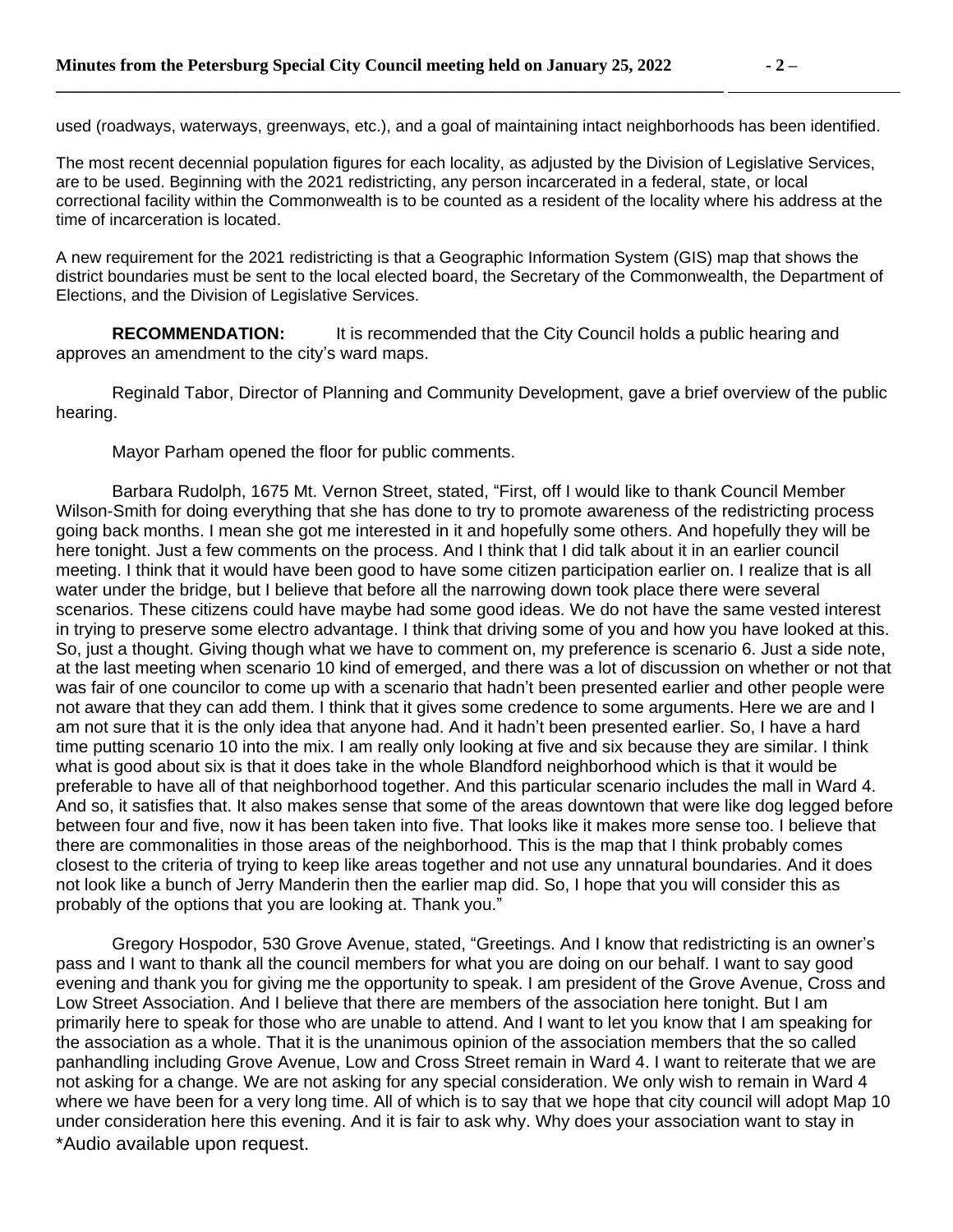**\_\_\_\_\_\_\_\_\_\_\_\_\_\_\_\_\_\_\_\_\_\_\_\_\_\_\_\_\_\_\_\_\_\_\_\_\_\_\_\_\_\_\_\_\_\_\_\_\_\_\_\_\_\_\_\_\_\_\_\_\_\_\_\_\_\_\_\_\_\_\_\_\_\_\_\_\_\_** 

Ward 4? And I will give you just a couple of reasons and then I will let others speak. First, we believe that our neighborhood interest aligns with Old Towne. What happens in Old Towne affects our neighborhood and vice versa. We thrive or decline together. We believe that it is in the best interest of all residents and businesses in the Old Towne Historic District that to the extent possible political representation align with the boundaries in the historic district. For example, historic preservation which is part of the city's future as well as part of the past might best be coherently advanced by having our oldest areas nested together politically so that they can speak with one voice. And our neighborhood which contains Petersburg's oldest street remains committed to historic preservations. For example, my next-door neighbor is a past president of the Historic Petersburg Foundation (HPF). I am a HPF Member. Many of the members of the association are also in the HPF. We are dedicated to the development of our city and saving its architectural past and we believe that we can best contribute to this by remaining in Ward 4. I will differ a little with the previous speaker in saying that this looks unnatural. I have to say another major reason for my second and final point is this. History and precedence support our request to stay in Ward 4. Our neighborhood has been part of Ward 4 since at least 1877. Other ward maps have changed. Cross Street and Grove Avenue have been in Ward 4 at least since 1877. That is 144 years. We are the longest geographic residents of Ward 4. Which is not to say necessary that you will keep us there, but I think that it bears consideration. I will close by saying this. Our neighborhood association and the residents of the Grove, Low and Cross Street area are not asking for special consideration. We do not want you to do any changes on our believe. All we want is to remain where we been well over a century. And I will say this. We believe that the adoption of Map 10 is in the best interest of neighborhood and the best interest of Ward 4 and of the Old Towne Historic District as we move forward together. I want to thank you all for what you are doing. I want to thank you for your time and consideration in keeping or adopting Map 10 and keeping the Grove Avenue area in Ward 4. Thank you."

Kirsten Katzenbach, 301 Jefferson Street, stated, "Good evening and thank you for holding this informative meeting. It is a pleasure to be a part of it and I appreciate all of the hard work that is going into these different scenarios. I really would like to support map number 10. I disagree with the first speaker. Just because it was introduced late does not mean that it is not possibly the best scenario. I like the idea of keeping Grove as a part of Old Towne. I agree with the previous speaker that 144 years is a long time to be a part of a ward and then to have it dismissed and placed in another ward. It just does not make sense. Especially with a street like Grove that shares a very rich history with Old Towne. As well as interest and what happens in Old Towne. It directly affects Grove and vice versa. I hope that you will choose map number 10 as our future zoning. Thank you."

Mayor Parham read several letters from people who could not attend tonight's council meeting.

Mr. VanVoorhees stated, "Mr. Talley did text that he supports the map for Scenario 6."

Mayor Parham read letters in support of Map 10.

Jacqueline Bailey Kidd, 509 St. Luke Street, stated, "I am going to be very short. I am going to go back to Barb Rudolph's comments. She started off by saying that she was concerned about the lack of citizen participation. That is my main concern. And with the lack of citizen participation for Petersburg, that means that the majority minority did not participate in the doing of these maps. I want it to go on record saying that African Americans in Petersburg did not have reasonable participation in drawing maps that you all are offering on the table today, January 25, 2022. Thank you."

Mayor Parham read another letter in support of Map 10.

Clothilda Hill stated, "I live in the Blandford area. I was off of Wills Road but now I am on Old Church Street. And we are under Treska Smith. So, I just wanted to speak on behalf of my family. First my mother, she is elderly and so, the rezoning she did not get the opportunity to see it. I think that it could have been handled a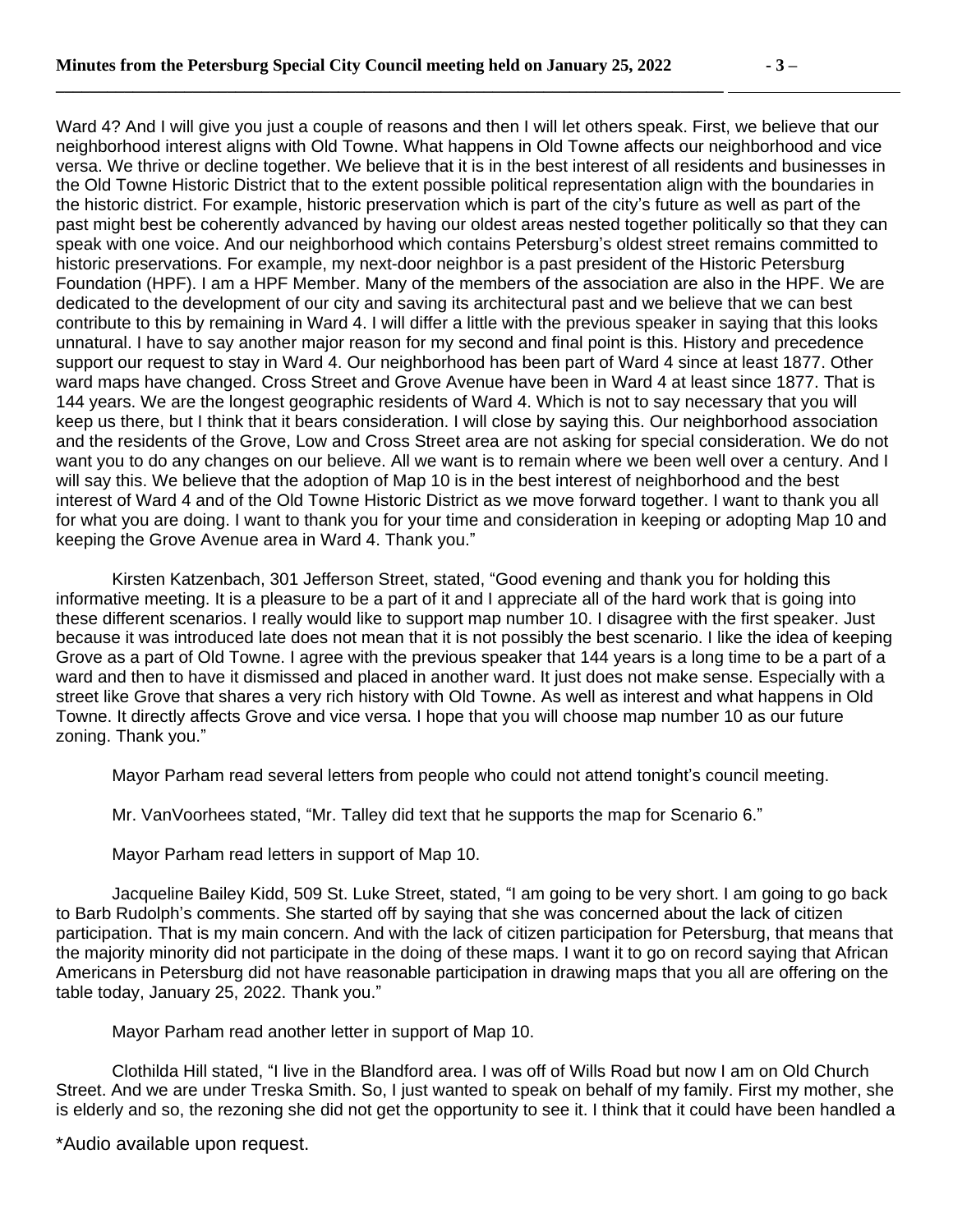**\_\_\_\_\_\_\_\_\_\_\_\_\_\_\_\_\_\_\_\_\_\_\_\_\_\_\_\_\_\_\_\_\_\_\_\_\_\_\_\_\_\_\_\_\_\_\_\_\_\_\_\_\_\_\_\_\_\_\_\_\_\_\_\_\_\_\_\_\_\_\_\_\_\_\_\_\_\_** 

little better for a lot of the elderly people in Blandford. I just want to say that I have been in Blandford for 50 something years under Ward 1. And I would like to stay under Ward 1. I do not want to go to Ward 4. I think that Blandford is a historical neighborhood and I want to keep it where it has always been under Ward 1. Thank you for the opportunity to speak."

Mayor Parham read a letter in support for Map 10.

Linwood Christian, 410 Mistletoe Street, stated, "I would like to first say that this whole redistricting thing has been troubling to me. Because first we had maps that did not show streets or anything. This could have been done better if you all had consulted with the three original people that helped to put the ward system together. That being former Mayor Annie Mickens."

Mr. Christian was having technical difficulty.

Mayor Parham read a letter of support for Map 10.

Pamela Lundy, 12 N. Burch Street and 718 Bollingbrook Street, stated, "I have not been on this redistricting conversation through the whole time, however, I will speak up for Blandford. And I ask that Blandford remain together in Ward 1. Map 10 has just came up and if that area is historical of 144 years, that information would have came up earlier. If need be, that this item be tabled so that more investigation or discussion can be done on it. I ask of you, because I do ask that Blandford remain together and not separated. Thank you."

Hadley Katzenbach, 301 S. Jefferson Street, stated, "I would like to see Map 10 so that we can keep Grove Avenue in Ward 4. Grove Avenue, being a part of Old Towne, shares a common vision of the fully restored homes of Old Towne thereby increasing the people in Petersburg and the tourist that come with it. Tourism is essential to the city and Grove Avenue being part of the historic district will increase that tourism. I know that they share a common vision. So, I would like to see Map 10 go forward."

Bernadette Hite, Blandford resident, stated, "Treska is our wardship. And Treska has done so much for this ward. And I believe that Blandford still needs to stay together. We do not need to be divided. We have been together as one ward for all of these years. And it will be a serious disservice to sit there and break Blandford up. And my kudos is to Treska for all that she has done and I pray that she reconsiders November and continue to be apart of this Blandford ward. So, I just wanted to say that I need us to stay together. Thank you."

Mr. Christian stated, "As I was saying that council was Dr. Florence Farley, Mr. Juliane Greene, former Mayor Annie Mickens. Because they had a hand in bringing into existence the ward system. I think that everyone is fighting to keep their neighborhoods intact. I am the same way although by right I do not live in the Delectable Heights, I live in the 5<sup>th</sup> Ward."

Mayor Parham stated, "I think that we lost Linwood again. We have another hand up."

Mr. VanVoorhees stated, "Go ahead iPhone. Please state your name and address."

Mayor Parham stated, "I guess that no one is there. I see that Linwood is back up."

Mr. Christian stated, "I am sorry about that. I would definitely like the Delectable Heights to stay just as others are staying."

Mr. VanVoorhees stated, "I think that we lost him again."